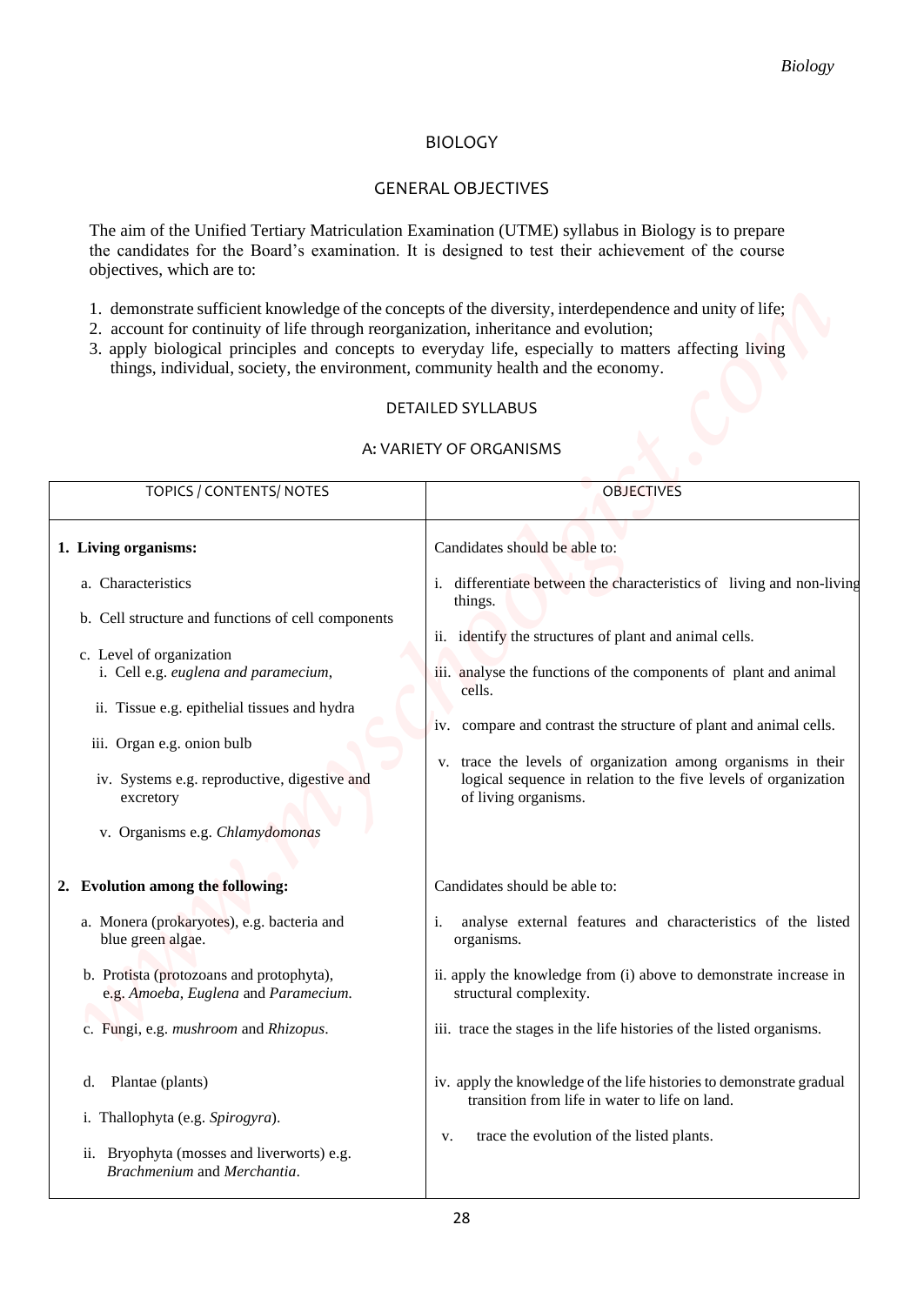|                                                                                                                                                                                                                                                                                                                                                                                                                                                         | <b>Biology</b>                                                                                                                                                                                                                                                                                                                                                                                                |
|---------------------------------------------------------------------------------------------------------------------------------------------------------------------------------------------------------------------------------------------------------------------------------------------------------------------------------------------------------------------------------------------------------------------------------------------------------|---------------------------------------------------------------------------------------------------------------------------------------------------------------------------------------------------------------------------------------------------------------------------------------------------------------------------------------------------------------------------------------------------------------|
| iii. Pteridophyta (ferns) e.g. Dryopteris.                                                                                                                                                                                                                                                                                                                                                                                                              |                                                                                                                                                                                                                                                                                                                                                                                                               |
| iv. Spermatophyta (Gymnospermae and<br>Angiospermae)<br>- Gymnosperms e.g. Cycads and conifers.<br>- Angiosperms (monocots, e.g. maize; dicots,<br>e.g. water leaf)<br>Animalia (animals)<br>e.                                                                                                                                                                                                                                                         | Candidates should be able to:                                                                                                                                                                                                                                                                                                                                                                                 |
| i. Invertebrates<br>- coelenterate e.g. Hydra<br>- Platyhelminthes flatworms e.g. Taenia<br>- Nematoda (roundworms)<br>- Annelida e.g. earthworm<br>- Arthropoda e.g. mosquito, cockroach,<br>housefly, bee, butterfly<br>- Mollusca e.g. snails<br>ii. Multicellular animals (vertebrates)<br>Pisces (cartilaginous and bony fish)<br>Amphibia e.g. toads and frogs<br>Reptilia e.g. lizards, snakes and turtles<br>Aves (birds)<br>Mammalia (mammals) | i. trace the advancement of the invertebrate<br>animals.<br>ii. determine the economic importance of the<br>insects studied.<br>iii. assess their values to the environment.<br>iv. trace the advancement of multi-cellular animals.<br>v. determine their economic importance.                                                                                                                               |
| <b>Structural/functional and behavioural</b><br>3.<br>adaptations of organisms:                                                                                                                                                                                                                                                                                                                                                                         | Candidates should be able to:<br>i. describe how the various structures, functions and behaviour<br>adapt these organisms to their environment, and way of life.                                                                                                                                                                                                                                              |
| adaptive colouration and its functions<br>a.                                                                                                                                                                                                                                                                                                                                                                                                            | ii.Categorize countershading in fish, toads, snakes and warning<br>colouration in mushrooms.                                                                                                                                                                                                                                                                                                                  |
| Behavioural adaptations in social animals<br>b.                                                                                                                                                                                                                                                                                                                                                                                                         | iii. Differentiate various castes in social insects like termites and<br>their functions in their colony hive.<br>iv. Account for basking in lizards, territorial behavour of other<br>animals under unfavourable conditions (hibernation and<br>aestivation).                                                                                                                                                |
| c. Structural adaptations in organisms                                                                                                                                                                                                                                                                                                                                                                                                                  | i. account for adaptation in organisms with respect to the<br>following:                                                                                                                                                                                                                                                                                                                                      |
|                                                                                                                                                                                                                                                                                                                                                                                                                                                         | Obtaining food (beaks and legs of birds, mouthparts<br>of insects, especially mosquito, butterfly and moth.)<br>Protection and defence (stick insects, praying mantis<br>and toad).<br>Securing mates (redhead male and female Agama<br>lizards, display of feathers by birds).<br>Regulating body temperature (skin, feathers and<br>hairs)<br>Conserving water (spines in plants and scales in<br>mammals). |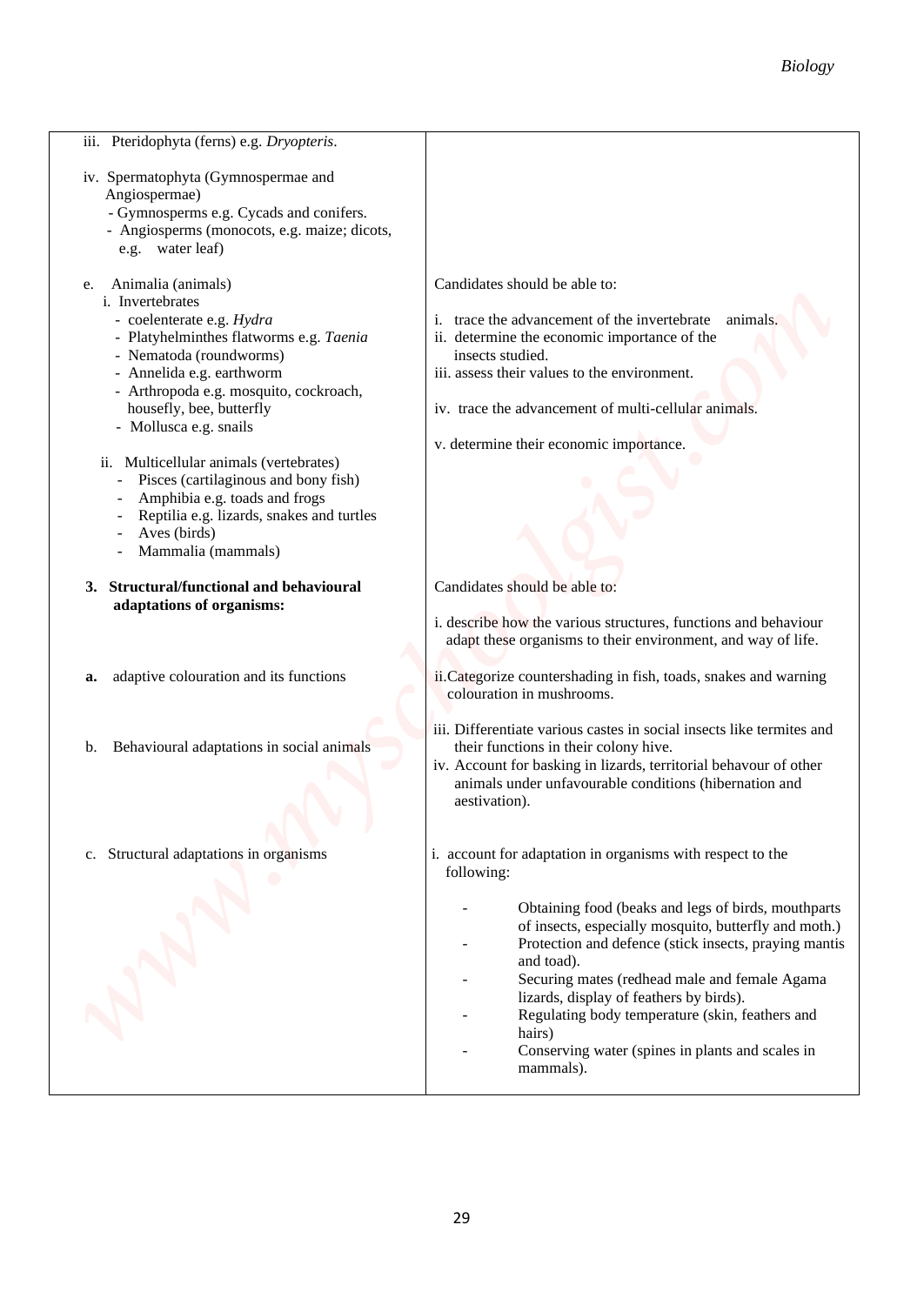### B: FORM AND FUNCTIONS

|                                                                                                                                    | <b>Biology</b>                                                                                                                                                                                                                                                                                                                                                                                                    |
|------------------------------------------------------------------------------------------------------------------------------------|-------------------------------------------------------------------------------------------------------------------------------------------------------------------------------------------------------------------------------------------------------------------------------------------------------------------------------------------------------------------------------------------------------------------|
|                                                                                                                                    | <b>B: FORM AND FUNCTIONS</b>                                                                                                                                                                                                                                                                                                                                                                                      |
| TOPICS / CONTENTS/ NOTES                                                                                                           | <b>OBJECTIVES</b>                                                                                                                                                                                                                                                                                                                                                                                                 |
| 1. Internal structure of plants and animals                                                                                        | Candidates should be able to:                                                                                                                                                                                                                                                                                                                                                                                     |
| a. Internal structure of a flowering plant<br>i. Root<br>ii. Stem<br>iii. Leaf                                                     | identify the transverse sections of these<br>i.<br>organs.<br>relate the structure of these organs to their functions.<br>ii.<br>iii. identify supporting tissues in plants (collenchyma)<br>sclerenchyma, xylem and phloem fibres)<br>iv. describe the distribution of supporting tissues in roots, stem                                                                                                         |
| Internal structure of a mammal<br>b.                                                                                               | and leaf<br>examine the arrangement of the mammalian internal organs.<br>V.<br>describe the appearance and position of the digestive,<br>vi.<br>reproductive and excretory organs.                                                                                                                                                                                                                                |
| <b>Nutrition</b><br>2.                                                                                                             | Candidates should be able to:                                                                                                                                                                                                                                                                                                                                                                                     |
| Modes of nutrition<br>a.<br>i. Autotrophic<br>ii. Heterotrophic                                                                    | compare autotrophic and heterotrophic modes of nutrition.<br>ii. provide examples from both flowering and non-flowering<br>plants.<br>iii. compare the photosynthetic and chemosynthetic modes of<br>nutrition;                                                                                                                                                                                                   |
| b. Types of Nutrition                                                                                                              | iv. differentiate the following examples of heterotrophic feeding:<br>holozoic (sheep and man)<br>Parasitic (roundworm, tapeworm and Loranthus)<br>saprophytic (Rhizopus and mushroom)                                                                                                                                                                                                                            |
| c. Plant nutrition<br>i. Photosynthesis<br>ii. Chemosynthesis<br>iii. Mineral requirements<br>(macro and micro-nutrients)          | carnivorous plants (sundew and bladderwort)<br>determine their nutritional value.<br>differentiate the light and dark reactions, of photosynthesis.<br>V.<br>determine the necessity of light, carbon (IV) oxide and<br>V1.<br>chlorophyll in photosynthesis.<br>vii. detect the presence of starch in a leaf as an evidence of<br>photosynthesis.<br>viii. identify macro-and micro-elements required by plants. |
| d. Animal nutrition<br>i. Classes of food substances; carbohydrates, proteins,<br>fats and oils, vitamins, mineral salts and water | recognise the deficiency symptoms of nitrogen, phosphorous<br>$\overline{1}X$ .<br>and potassium.<br>indicate the sources of the various classes of food;<br>X.<br>determine the nutritional value of food<br>X1.<br>xii. relate the importance and deficiency (e.g. scurvy, rickets,<br>kwashiorkor etc.) of each class of food;<br>xiii. determine the importance of a balanced diet.                           |
| ii. Food tests (e.g. starch, reducing sugar, protein, oil,<br>fat etc.)                                                            | xiv. detect the presence of a food type from the result of a given<br>experiment.<br>describe the structure of a typical mammalian tooth<br>XV.                                                                                                                                                                                                                                                                   |
| iii. The mammalian tooth (structures, types and<br>functions)                                                                      | xvi. differentiate the types of mammalian tooth and relate their<br>structures to their functions.<br>xvii. compare the dental formulae of man, sheep and dog.<br>xviii. relate the structure of the various components of the<br>alimentary canal and its accessory organs (liver, pancreas and                                                                                                                  |
| iv. Mammalian alimentary canal                                                                                                     | gall bladder) to their functions.<br>xix. identify the general characteristics of digestive enzymes<br>xx. associate enzymes with digestion of carbohydrates, proteins                                                                                                                                                                                                                                            |
| v. Nutrition process (ingestion, digestion, absorption,<br>and assimilation of digested food).                                     | and fats and<br>xxi. determine the end products of these classes of food.                                                                                                                                                                                                                                                                                                                                         |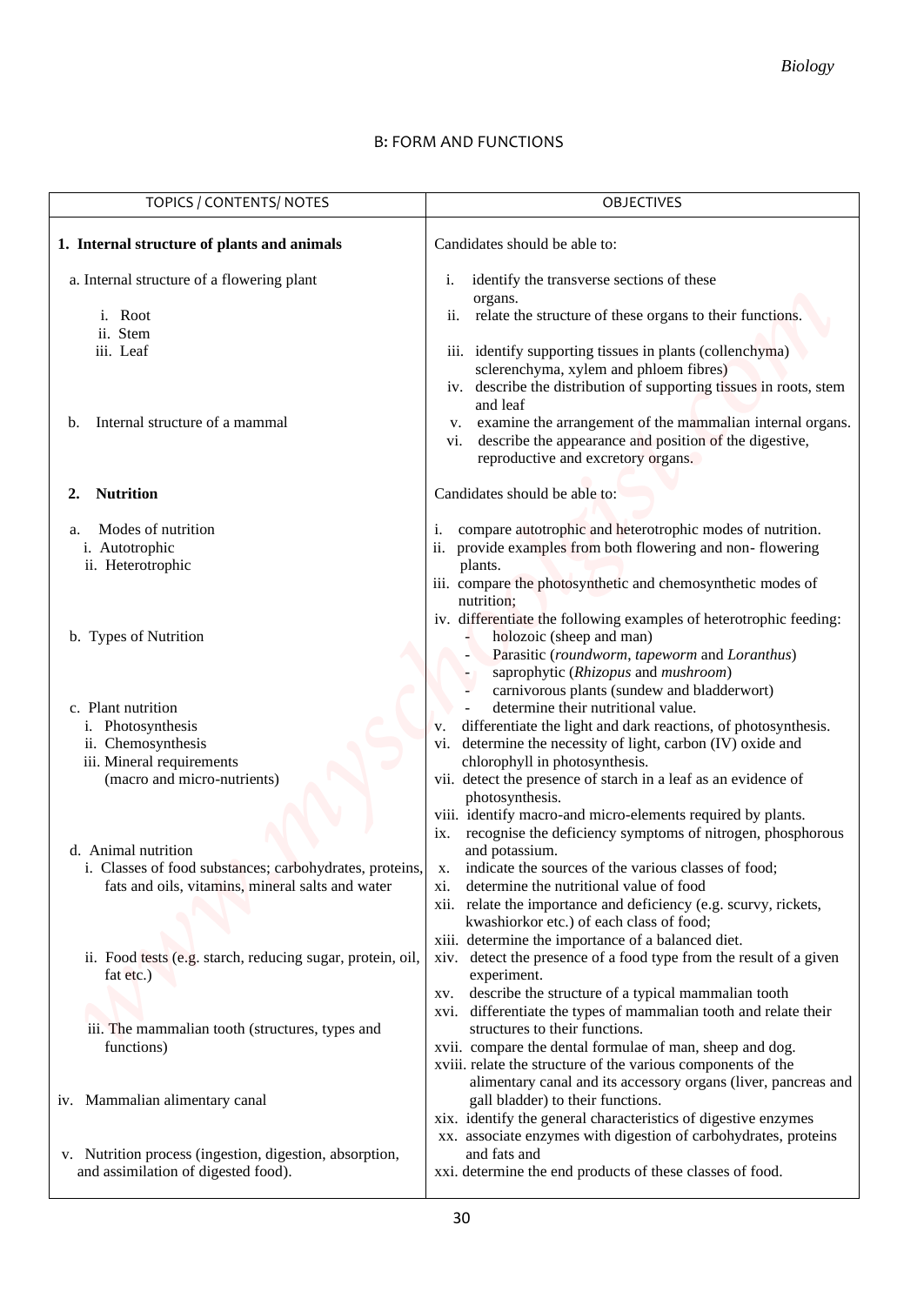| Candidates should be able to:<br><b>Transport</b><br>Need for transportation<br>determine the relationship between increase in size and<br>i.<br>system in plants and animals.<br>ii.<br>determine the sources of materials and the forms in which<br>they are transported.<br>Materials for transportation<br>(Excretory products, gases, manufactured food,<br>describe the general circulatory system<br>iii.<br>digested food, nutrient, water and hormones)<br>compare specific functions of the hepatic portal vein, the<br>iv.<br>pulmonary vein and artery, aorta, the renal artery and vein.<br>identify the organs of the plant vascular system.<br>V.<br>Channels for transportation<br>understand the specific functions of the phloem and xylem.<br>V1.<br>identify media of transportation (e.g. cytoplasm,<br>Mammalian circulatory system (heart, arteries,<br>vii.<br>cell sap, body fluid, blood and lymph)<br>vein and capillaries)<br>viii. state the composition and functions of blood and lymph<br>describe diffusion, osmosis, plasmolysis and<br>$\mathbf{1} \mathbf{X}$ .<br>turgidity as mechanisms of transportation in organisms.<br>Plant vascular system (phloem and xylem)<br>compare the various mechanisms of open<br>X.<br>circulatory systems in animal, transpiration pull, root<br>pressure and active transport as mechanisms of<br>transportation in plants.<br>Candidates should be able to:<br>explain the significance of respiration;<br>i.<br>ii.<br>describe a simplified outline of the chemical processes<br>involved in glycolysis and krebs cycle with reference to<br><b>ATP</b> production<br>iii<br>deduce gaseous exchange and<br>products, exchange and production of heat energy during<br>respiration from experimental set up.<br>i.<br>Plants<br>Animals<br>iv.<br>organisms in which they occur; body surface, gill, trachea,<br>lungs, stomata and lenticel.<br>Aerobic respiration<br>V.<br>stomata<br>determine respiratory mechanisms in plants and animals.<br>vi.<br>Anaerobic respiration<br>vii.<br>examine the role of oxygen in the liberation of<br>energy for the activities of the living organisms<br>explain the effect of insufficient supply of oxygen to the<br>viii.<br>muscles.<br>use yeast cells and sugar solution to demonstrate<br>ix.<br>the process of fermentation.<br>state the economic importance of yeasts.<br>X.<br><b>Excretion</b><br>Candidates should be able to:<br>i.<br>ii.<br>contractile vacuole, flame cell,<br>relate the characteristics of each structure with functions.<br>iii.<br>nephridium, Malpighian tubule, kidney,<br>relate the structure of the kidneys to the excretory |                                                          | <b>Biology</b>                                                                               |
|-----------------------------------------------------------------------------------------------------------------------------------------------------------------------------------------------------------------------------------------------------------------------------------------------------------------------------------------------------------------------------------------------------------------------------------------------------------------------------------------------------------------------------------------------------------------------------------------------------------------------------------------------------------------------------------------------------------------------------------------------------------------------------------------------------------------------------------------------------------------------------------------------------------------------------------------------------------------------------------------------------------------------------------------------------------------------------------------------------------------------------------------------------------------------------------------------------------------------------------------------------------------------------------------------------------------------------------------------------------------------------------------------------------------------------------------------------------------------------------------------------------------------------------------------------------------------------------------------------------------------------------------------------------------------------------------------------------------------------------------------------------------------------------------------------------------------------------------------------------------------------------------------------------------------------------------------------------------------------------------------------------------------------------------------------------------------------------------------------------------------------------------------------------------------------------------------------------------------------------------------------------------------------------------------------------------------------------------------------------------------------------------------------------------------------------------------------------------------------------------------------------------------------------------------------------------------------------------------------------------------------------------------------------------------------------------------|----------------------------------------------------------|----------------------------------------------------------------------------------------------|
|                                                                                                                                                                                                                                                                                                                                                                                                                                                                                                                                                                                                                                                                                                                                                                                                                                                                                                                                                                                                                                                                                                                                                                                                                                                                                                                                                                                                                                                                                                                                                                                                                                                                                                                                                                                                                                                                                                                                                                                                                                                                                                                                                                                                                                                                                                                                                                                                                                                                                                                                                                                                                                                                                               | 3.<br>a.                                                 | complexity; and the need for the development of a transport                                  |
|                                                                                                                                                                                                                                                                                                                                                                                                                                                                                                                                                                                                                                                                                                                                                                                                                                                                                                                                                                                                                                                                                                                                                                                                                                                                                                                                                                                                                                                                                                                                                                                                                                                                                                                                                                                                                                                                                                                                                                                                                                                                                                                                                                                                                                                                                                                                                                                                                                                                                                                                                                                                                                                                                               | b.                                                       |                                                                                              |
|                                                                                                                                                                                                                                                                                                                                                                                                                                                                                                                                                                                                                                                                                                                                                                                                                                                                                                                                                                                                                                                                                                                                                                                                                                                                                                                                                                                                                                                                                                                                                                                                                                                                                                                                                                                                                                                                                                                                                                                                                                                                                                                                                                                                                                                                                                                                                                                                                                                                                                                                                                                                                                                                                               | c.                                                       |                                                                                              |
|                                                                                                                                                                                                                                                                                                                                                                                                                                                                                                                                                                                                                                                                                                                                                                                                                                                                                                                                                                                                                                                                                                                                                                                                                                                                                                                                                                                                                                                                                                                                                                                                                                                                                                                                                                                                                                                                                                                                                                                                                                                                                                                                                                                                                                                                                                                                                                                                                                                                                                                                                                                                                                                                                               | i.                                                       |                                                                                              |
|                                                                                                                                                                                                                                                                                                                                                                                                                                                                                                                                                                                                                                                                                                                                                                                                                                                                                                                                                                                                                                                                                                                                                                                                                                                                                                                                                                                                                                                                                                                                                                                                                                                                                                                                                                                                                                                                                                                                                                                                                                                                                                                                                                                                                                                                                                                                                                                                                                                                                                                                                                                                                                                                                               | ii                                                       |                                                                                              |
|                                                                                                                                                                                                                                                                                                                                                                                                                                                                                                                                                                                                                                                                                                                                                                                                                                                                                                                                                                                                                                                                                                                                                                                                                                                                                                                                                                                                                                                                                                                                                                                                                                                                                                                                                                                                                                                                                                                                                                                                                                                                                                                                                                                                                                                                                                                                                                                                                                                                                                                                                                                                                                                                                               | d. Media and processes of mechanism for transportation.  |                                                                                              |
|                                                                                                                                                                                                                                                                                                                                                                                                                                                                                                                                                                                                                                                                                                                                                                                                                                                                                                                                                                                                                                                                                                                                                                                                                                                                                                                                                                                                                                                                                                                                                                                                                                                                                                                                                                                                                                                                                                                                                                                                                                                                                                                                                                                                                                                                                                                                                                                                                                                                                                                                                                                                                                                                                               | 4. Respiration<br>a. Respiratory organs and surfaces     |                                                                                              |
|                                                                                                                                                                                                                                                                                                                                                                                                                                                                                                                                                                                                                                                                                                                                                                                                                                                                                                                                                                                                                                                                                                                                                                                                                                                                                                                                                                                                                                                                                                                                                                                                                                                                                                                                                                                                                                                                                                                                                                                                                                                                                                                                                                                                                                                                                                                                                                                                                                                                                                                                                                                                                                                                                               | b. The mechanism of gaseous exchange in:                 |                                                                                              |
|                                                                                                                                                                                                                                                                                                                                                                                                                                                                                                                                                                                                                                                                                                                                                                                                                                                                                                                                                                                                                                                                                                                                                                                                                                                                                                                                                                                                                                                                                                                                                                                                                                                                                                                                                                                                                                                                                                                                                                                                                                                                                                                                                                                                                                                                                                                                                                                                                                                                                                                                                                                                                                                                                               | ii.                                                      | describe the following respiratory organs and surfaces with                                  |
|                                                                                                                                                                                                                                                                                                                                                                                                                                                                                                                                                                                                                                                                                                                                                                                                                                                                                                                                                                                                                                                                                                                                                                                                                                                                                                                                                                                                                                                                                                                                                                                                                                                                                                                                                                                                                                                                                                                                                                                                                                                                                                                                                                                                                                                                                                                                                                                                                                                                                                                                                                                                                                                                                               | c.                                                       | describe the mechanism for the opening and closing of the                                    |
|                                                                                                                                                                                                                                                                                                                                                                                                                                                                                                                                                                                                                                                                                                                                                                                                                                                                                                                                                                                                                                                                                                                                                                                                                                                                                                                                                                                                                                                                                                                                                                                                                                                                                                                                                                                                                                                                                                                                                                                                                                                                                                                                                                                                                                                                                                                                                                                                                                                                                                                                                                                                                                                                                               | d.                                                       |                                                                                              |
|                                                                                                                                                                                                                                                                                                                                                                                                                                                                                                                                                                                                                                                                                                                                                                                                                                                                                                                                                                                                                                                                                                                                                                                                                                                                                                                                                                                                                                                                                                                                                                                                                                                                                                                                                                                                                                                                                                                                                                                                                                                                                                                                                                                                                                                                                                                                                                                                                                                                                                                                                                                                                                                                                               |                                                          |                                                                                              |
|                                                                                                                                                                                                                                                                                                                                                                                                                                                                                                                                                                                                                                                                                                                                                                                                                                                                                                                                                                                                                                                                                                                                                                                                                                                                                                                                                                                                                                                                                                                                                                                                                                                                                                                                                                                                                                                                                                                                                                                                                                                                                                                                                                                                                                                                                                                                                                                                                                                                                                                                                                                                                                                                                               | 5.                                                       |                                                                                              |
|                                                                                                                                                                                                                                                                                                                                                                                                                                                                                                                                                                                                                                                                                                                                                                                                                                                                                                                                                                                                                                                                                                                                                                                                                                                                                                                                                                                                                                                                                                                                                                                                                                                                                                                                                                                                                                                                                                                                                                                                                                                                                                                                                                                                                                                                                                                                                                                                                                                                                                                                                                                                                                                                                               | a. Types of excretory structures:<br>stoma and lenticel. | define the meaning and state the significance of excretion<br>and osmo-regulatory functions. |
| identify the functions and excretory products of<br>Excretory mechanisms:<br>iv.<br>the lungs and the skin.<br>Kidneys<br>deduce the economic importance of the excretory<br>lungs<br>V.<br>skin<br>resins, gums, mucilage, alkaloids etc.                                                                                                                                                                                                                                                                                                                                                                                                                                                                                                                                                                                                                                                                                                                                                                                                                                                                                                                                                                                                                                                                                                                                                                                                                                                                                                                                                                                                                                                                                                                                                                                                                                                                                                                                                                                                                                                                                                                                                                                                                                                                                                                                                                                                                                                                                                                                                                                                                                                    | b.<br>1.<br>ii.<br>iii.                                  | products of plants e.g. carbon (IV) oxide, oxygen, tannins,                                  |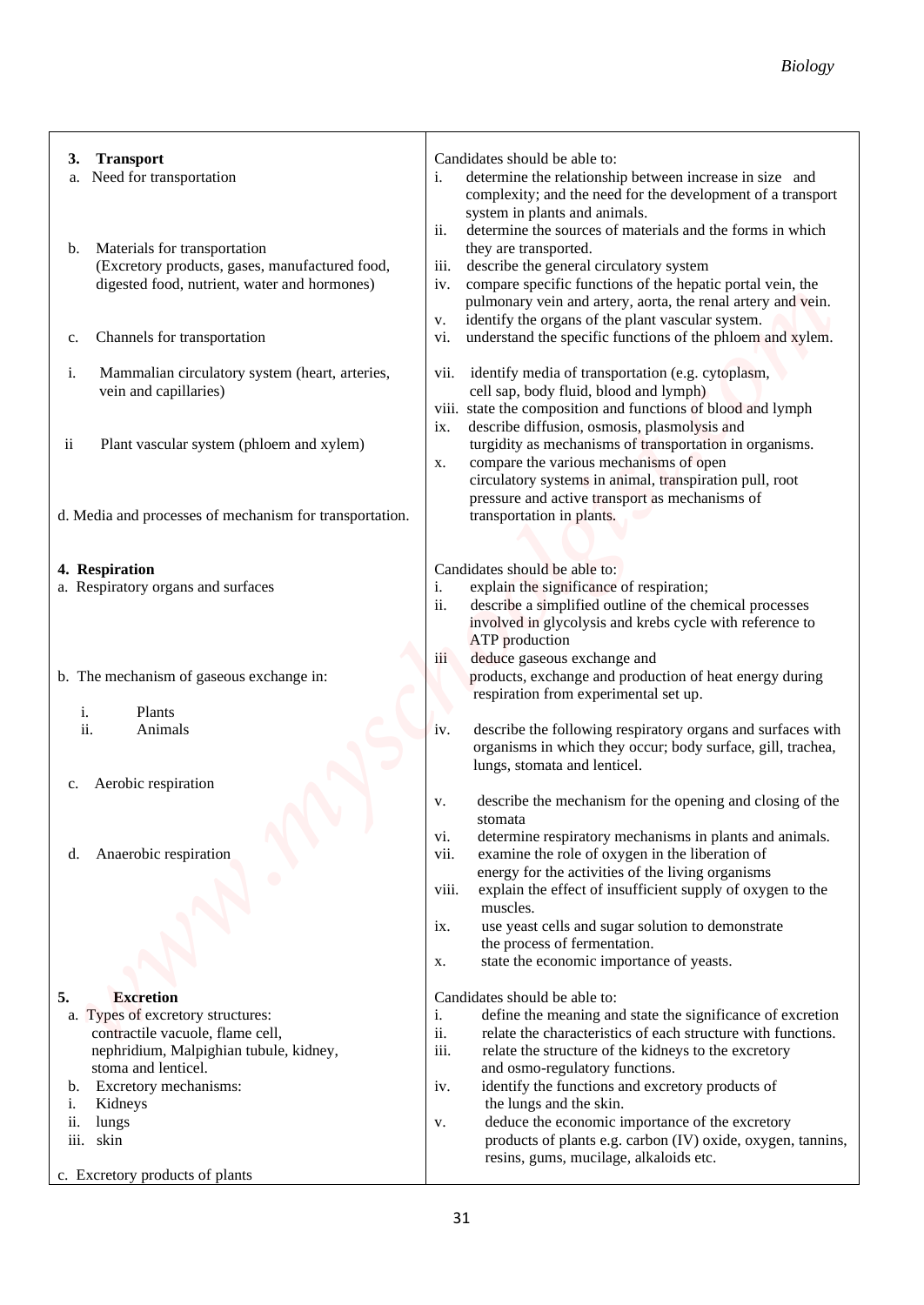| Candidates should be able to:<br><b>Support and movement</b><br>i.<br>determine the need for support and movement in<br>a. Tropic, tactic, nastic and sleep<br>organisms<br>movements in plants<br>ii.<br>identify supporting tissues in plants (collenchyma,<br>sclerenchyma, xylem and phloem fibres)<br>iii.<br>describe the distribution of supporting tissues in<br>root, stem and leaf.<br>relate the response of plants to the stimuli of light,<br>iv.<br>water, gravity and touch<br>b. supporting tissues in animals<br>identify the regions of growth in roots and shoots<br>V.<br>and the roles of auxins in tropism.<br>relate the location of chitin, cartilage and bone to<br>vi.<br>their supporting function.<br>c. Types and functions of the skeleton<br>i. Exoskeleton<br>relate the structure and the general layout of the<br>vii.<br>mammalian skeleton to their supportive, locomotive and<br>ii. Endoskeleton<br>iii. Functions of the skeleton in animals<br>respiratory function.<br>differentiate types of joints using appropriate<br>viii.<br>examples.<br>apply the protective, supportive, locomotive and<br>ix.<br>respiratory functions of the skeleton to the well being of the<br>animal.<br>Reproduction<br>Candidates should be able to:<br>differentiate between asexual and sexual reproduction<br>Asexual reproduction<br>i.<br>ii.<br>i. Fission (e.g. Paramecium)<br>apply natural vegetative propagation in crop production and<br>ii. Budding (e.g. yeast)<br>multiplication.<br>iii. Natural vegetative propagation<br>apply grafting, budding and layering in agricultural practices.<br>iii.<br>iv. Artificial vegetative propagation<br>relate parts of flower to their functions and reproductive<br>iv.<br>process.<br>Sexual reproduction in flowering plants<br>state the advantages of cross pollination.<br>v.<br>vi.<br>Floral parts and their functions<br>deduce the different types of placentation that develop into | <b>Biology</b> |
|----------------------------------------------------------------------------------------------------------------------------------------------------------------------------------------------------------------------------------------------------------------------------------------------------------------------------------------------------------------------------------------------------------------------------------------------------------------------------------------------------------------------------------------------------------------------------------------------------------------------------------------------------------------------------------------------------------------------------------------------------------------------------------------------------------------------------------------------------------------------------------------------------------------------------------------------------------------------------------------------------------------------------------------------------------------------------------------------------------------------------------------------------------------------------------------------------------------------------------------------------------------------------------------------------------------------------------------------------------------------------------------------------------------------------------------------------------------------------------------------------------------------------------------------------------------------------------------------------------------------------------------------------------------------------------------------------------------------------------------------------------------------------------------------------------------------------------------------------------------------------------------------------------------------------------------------------------------------------------|----------------|
|                                                                                                                                                                                                                                                                                                                                                                                                                                                                                                                                                                                                                                                                                                                                                                                                                                                                                                                                                                                                                                                                                                                                                                                                                                                                                                                                                                                                                                                                                                                                                                                                                                                                                                                                                                                                                                                                                                                                                                                  |                |
|                                                                                                                                                                                                                                                                                                                                                                                                                                                                                                                                                                                                                                                                                                                                                                                                                                                                                                                                                                                                                                                                                                                                                                                                                                                                                                                                                                                                                                                                                                                                                                                                                                                                                                                                                                                                                                                                                                                                                                                  |                |
|                                                                                                                                                                                                                                                                                                                                                                                                                                                                                                                                                                                                                                                                                                                                                                                                                                                                                                                                                                                                                                                                                                                                                                                                                                                                                                                                                                                                                                                                                                                                                                                                                                                                                                                                                                                                                                                                                                                                                                                  |                |
|                                                                                                                                                                                                                                                                                                                                                                                                                                                                                                                                                                                                                                                                                                                                                                                                                                                                                                                                                                                                                                                                                                                                                                                                                                                                                                                                                                                                                                                                                                                                                                                                                                                                                                                                                                                                                                                                                                                                                                                  |                |
|                                                                                                                                                                                                                                                                                                                                                                                                                                                                                                                                                                                                                                                                                                                                                                                                                                                                                                                                                                                                                                                                                                                                                                                                                                                                                                                                                                                                                                                                                                                                                                                                                                                                                                                                                                                                                                                                                                                                                                                  |                |
|                                                                                                                                                                                                                                                                                                                                                                                                                                                                                                                                                                                                                                                                                                                                                                                                                                                                                                                                                                                                                                                                                                                                                                                                                                                                                                                                                                                                                                                                                                                                                                                                                                                                                                                                                                                                                                                                                                                                                                                  |                |
|                                                                                                                                                                                                                                                                                                                                                                                                                                                                                                                                                                                                                                                                                                                                                                                                                                                                                                                                                                                                                                                                                                                                                                                                                                                                                                                                                                                                                                                                                                                                                                                                                                                                                                                                                                                                                                                                                                                                                                                  |                |
|                                                                                                                                                                                                                                                                                                                                                                                                                                                                                                                                                                                                                                                                                                                                                                                                                                                                                                                                                                                                                                                                                                                                                                                                                                                                                                                                                                                                                                                                                                                                                                                                                                                                                                                                                                                                                                                                                                                                                                                  |                |
|                                                                                                                                                                                                                                                                                                                                                                                                                                                                                                                                                                                                                                                                                                                                                                                                                                                                                                                                                                                                                                                                                                                                                                                                                                                                                                                                                                                                                                                                                                                                                                                                                                                                                                                                                                                                                                                                                                                                                                                  |                |
|                                                                                                                                                                                                                                                                                                                                                                                                                                                                                                                                                                                                                                                                                                                                                                                                                                                                                                                                                                                                                                                                                                                                                                                                                                                                                                                                                                                                                                                                                                                                                                                                                                                                                                                                                                                                                                                                                                                                                                                  |                |
|                                                                                                                                                                                                                                                                                                                                                                                                                                                                                                                                                                                                                                                                                                                                                                                                                                                                                                                                                                                                                                                                                                                                                                                                                                                                                                                                                                                                                                                                                                                                                                                                                                                                                                                                                                                                                                                                                                                                                                                  |                |
|                                                                                                                                                                                                                                                                                                                                                                                                                                                                                                                                                                                                                                                                                                                                                                                                                                                                                                                                                                                                                                                                                                                                                                                                                                                                                                                                                                                                                                                                                                                                                                                                                                                                                                                                                                                                                                                                                                                                                                                  |                |
|                                                                                                                                                                                                                                                                                                                                                                                                                                                                                                                                                                                                                                                                                                                                                                                                                                                                                                                                                                                                                                                                                                                                                                                                                                                                                                                                                                                                                                                                                                                                                                                                                                                                                                                                                                                                                                                                                                                                                                                  |                |
|                                                                                                                                                                                                                                                                                                                                                                                                                                                                                                                                                                                                                                                                                                                                                                                                                                                                                                                                                                                                                                                                                                                                                                                                                                                                                                                                                                                                                                                                                                                                                                                                                                                                                                                                                                                                                                                                                                                                                                                  |                |
|                                                                                                                                                                                                                                                                                                                                                                                                                                                                                                                                                                                                                                                                                                                                                                                                                                                                                                                                                                                                                                                                                                                                                                                                                                                                                                                                                                                                                                                                                                                                                                                                                                                                                                                                                                                                                                                                                                                                                                                  |                |
|                                                                                                                                                                                                                                                                                                                                                                                                                                                                                                                                                                                                                                                                                                                                                                                                                                                                                                                                                                                                                                                                                                                                                                                                                                                                                                                                                                                                                                                                                                                                                                                                                                                                                                                                                                                                                                                                                                                                                                                  |                |
|                                                                                                                                                                                                                                                                                                                                                                                                                                                                                                                                                                                                                                                                                                                                                                                                                                                                                                                                                                                                                                                                                                                                                                                                                                                                                                                                                                                                                                                                                                                                                                                                                                                                                                                                                                                                                                                                                                                                                                                  |                |
|                                                                                                                                                                                                                                                                                                                                                                                                                                                                                                                                                                                                                                                                                                                                                                                                                                                                                                                                                                                                                                                                                                                                                                                                                                                                                                                                                                                                                                                                                                                                                                                                                                                                                                                                                                                                                                                                                                                                                                                  |                |
|                                                                                                                                                                                                                                                                                                                                                                                                                                                                                                                                                                                                                                                                                                                                                                                                                                                                                                                                                                                                                                                                                                                                                                                                                                                                                                                                                                                                                                                                                                                                                                                                                                                                                                                                                                                                                                                                                                                                                                                  |                |
|                                                                                                                                                                                                                                                                                                                                                                                                                                                                                                                                                                                                                                                                                                                                                                                                                                                                                                                                                                                                                                                                                                                                                                                                                                                                                                                                                                                                                                                                                                                                                                                                                                                                                                                                                                                                                                                                                                                                                                                  |                |
|                                                                                                                                                                                                                                                                                                                                                                                                                                                                                                                                                                                                                                                                                                                                                                                                                                                                                                                                                                                                                                                                                                                                                                                                                                                                                                                                                                                                                                                                                                                                                                                                                                                                                                                                                                                                                                                                                                                                                                                  |                |
|                                                                                                                                                                                                                                                                                                                                                                                                                                                                                                                                                                                                                                                                                                                                                                                                                                                                                                                                                                                                                                                                                                                                                                                                                                                                                                                                                                                                                                                                                                                                                                                                                                                                                                                                                                                                                                                                                                                                                                                  |                |
|                                                                                                                                                                                                                                                                                                                                                                                                                                                                                                                                                                                                                                                                                                                                                                                                                                                                                                                                                                                                                                                                                                                                                                                                                                                                                                                                                                                                                                                                                                                                                                                                                                                                                                                                                                                                                                                                                                                                                                                  |                |
|                                                                                                                                                                                                                                                                                                                                                                                                                                                                                                                                                                                                                                                                                                                                                                                                                                                                                                                                                                                                                                                                                                                                                                                                                                                                                                                                                                                                                                                                                                                                                                                                                                                                                                                                                                                                                                                                                                                                                                                  |                |
|                                                                                                                                                                                                                                                                                                                                                                                                                                                                                                                                                                                                                                                                                                                                                                                                                                                                                                                                                                                                                                                                                                                                                                                                                                                                                                                                                                                                                                                                                                                                                                                                                                                                                                                                                                                                                                                                                                                                                                                  |                |
| Pollination and fertilization<br>simple, aggregate, multiple and succulent fruits.<br>ii.<br>iii. products of sexual reproduction<br>differentiate between male and female reproductive organs.<br>vii.                                                                                                                                                                                                                                                                                                                                                                                                                                                                                                                                                                                                                                                                                                                                                                                                                                                                                                                                                                                                                                                                                                                                                                                                                                                                                                                                                                                                                                                                                                                                                                                                                                                                                                                                                                          |                |
| viii.<br>relate their structure and function to the production of                                                                                                                                                                                                                                                                                                                                                                                                                                                                                                                                                                                                                                                                                                                                                                                                                                                                                                                                                                                                                                                                                                                                                                                                                                                                                                                                                                                                                                                                                                                                                                                                                                                                                                                                                                                                                                                                                                                |                |
| offspring.                                                                                                                                                                                                                                                                                                                                                                                                                                                                                                                                                                                                                                                                                                                                                                                                                                                                                                                                                                                                                                                                                                                                                                                                                                                                                                                                                                                                                                                                                                                                                                                                                                                                                                                                                                                                                                                                                                                                                                       |                |
| Reproduction in mammals<br>describe the fusion of gametes as a process of<br>ix.<br>i. Structures and functions of the male and female<br>fertilization.                                                                                                                                                                                                                                                                                                                                                                                                                                                                                                                                                                                                                                                                                                                                                                                                                                                                                                                                                                                                                                                                                                                                                                                                                                                                                                                                                                                                                                                                                                                                                                                                                                                                                                                                                                                                                         |                |
| relate the effects of the mother's health, nutrition<br>reproductive organs<br>Х.                                                                                                                                                                                                                                                                                                                                                                                                                                                                                                                                                                                                                                                                                                                                                                                                                                                                                                                                                                                                                                                                                                                                                                                                                                                                                                                                                                                                                                                                                                                                                                                                                                                                                                                                                                                                                                                                                                |                |
| and indiscriminate use of drugs on the developmental                                                                                                                                                                                                                                                                                                                                                                                                                                                                                                                                                                                                                                                                                                                                                                                                                                                                                                                                                                                                                                                                                                                                                                                                                                                                                                                                                                                                                                                                                                                                                                                                                                                                                                                                                                                                                                                                                                                             |                |
| stages of the embryo up to birth.<br>ii. Fertilization and development.<br>explain the modern methods of regulating reproduction on<br>(Fusion of gametes)                                                                                                                                                                                                                                                                                                                                                                                                                                                                                                                                                                                                                                                                                                                                                                                                                                                                                                                                                                                                                                                                                                                                                                                                                                                                                                                                                                                                                                                                                                                                                                                                                                                                                                                                                                                                                       |                |
| X1.<br>e.g. invitro fertilization and birth control                                                                                                                                                                                                                                                                                                                                                                                                                                                                                                                                                                                                                                                                                                                                                                                                                                                                                                                                                                                                                                                                                                                                                                                                                                                                                                                                                                                                                                                                                                                                                                                                                                                                                                                                                                                                                                                                                                                              |                |
| Growth<br>Candidates should be able to:                                                                                                                                                                                                                                                                                                                                                                                                                                                                                                                                                                                                                                                                                                                                                                                                                                                                                                                                                                                                                                                                                                                                                                                                                                                                                                                                                                                                                                                                                                                                                                                                                                                                                                                                                                                                                                                                                                                                          |                |
| Meaning of growth<br>apply the knowledge of the conditions necessary for<br>i.                                                                                                                                                                                                                                                                                                                                                                                                                                                                                                                                                                                                                                                                                                                                                                                                                                                                                                                                                                                                                                                                                                                                                                                                                                                                                                                                                                                                                                                                                                                                                                                                                                                                                                                                                                                                                                                                                                   |                |
| germination on plant growth.                                                                                                                                                                                                                                                                                                                                                                                                                                                                                                                                                                                                                                                                                                                                                                                                                                                                                                                                                                                                                                                                                                                                                                                                                                                                                                                                                                                                                                                                                                                                                                                                                                                                                                                                                                                                                                                                                                                                                     |                |
| ii.<br>Germination of seeds and condition<br>differentiate between epigeal and hypogeal germination.<br>necessary for germination of seeds.                                                                                                                                                                                                                                                                                                                                                                                                                                                                                                                                                                                                                                                                                                                                                                                                                                                                                                                                                                                                                                                                                                                                                                                                                                                                                                                                                                                                                                                                                                                                                                                                                                                                                                                                                                                                                                      |                |
| Co-ordination and control<br>Candidates should be able to:                                                                                                                                                                                                                                                                                                                                                                                                                                                                                                                                                                                                                                                                                                                                                                                                                                                                                                                                                                                                                                                                                                                                                                                                                                                                                                                                                                                                                                                                                                                                                                                                                                                                                                                                                                                                                                                                                                                       |                |
| Nervous coordination:<br>apply the knowledge of the structure and function of the<br>i.                                                                                                                                                                                                                                                                                                                                                                                                                                                                                                                                                                                                                                                                                                                                                                                                                                                                                                                                                                                                                                                                                                                                                                                                                                                                                                                                                                                                                                                                                                                                                                                                                                                                                                                                                                                                                                                                                          |                |
| i. the components, structure and functions<br>central nervous system in the coordination of body<br>of the central nervous system<br>functions in organisms.                                                                                                                                                                                                                                                                                                                                                                                                                                                                                                                                                                                                                                                                                                                                                                                                                                                                                                                                                                                                                                                                                                                                                                                                                                                                                                                                                                                                                                                                                                                                                                                                                                                                                                                                                                                                                     |                |
| ii. The components and functions of the<br>ii.<br>illustrate reflex actions such as blinking of the eyes, knee                                                                                                                                                                                                                                                                                                                                                                                                                                                                                                                                                                                                                                                                                                                                                                                                                                                                                                                                                                                                                                                                                                                                                                                                                                                                                                                                                                                                                                                                                                                                                                                                                                                                                                                                                                                                                                                                   |                |
| peripheral nervous system<br>jerk etc.                                                                                                                                                                                                                                                                                                                                                                                                                                                                                                                                                                                                                                                                                                                                                                                                                                                                                                                                                                                                                                                                                                                                                                                                                                                                                                                                                                                                                                                                                                                                                                                                                                                                                                                                                                                                                                                                                                                                           |                |
| iii. Mechanism of transmission of impulses<br>iii.<br>differentiate between reflex and voluntary actions as well as<br>iv. Reflex action<br>conditioned reflexes such as salivation, riding a bicycle and                                                                                                                                                                                                                                                                                                                                                                                                                                                                                                                                                                                                                                                                                                                                                                                                                                                                                                                                                                                                                                                                                                                                                                                                                                                                                                                                                                                                                                                                                                                                                                                                                                                                                                                                                                        |                |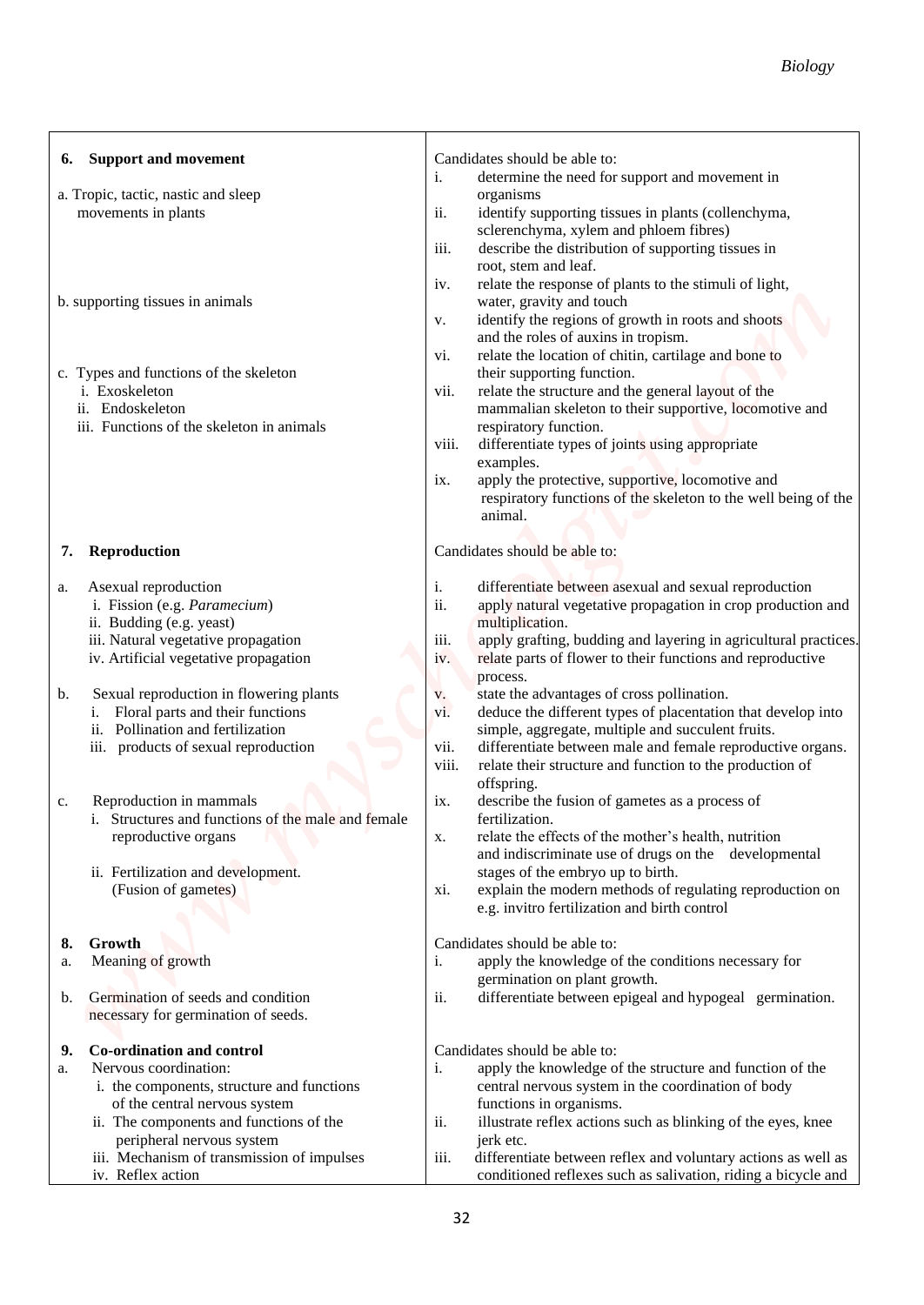| $b$<br>The sense organs<br>Skin (tactile)<br>Nose (olfactory)<br>11.<br>iii. Tongue (taste)<br>iv. Eye (sight)<br>v. Ear (auditory)<br>Hormonal control<br>i. animal hormonal system (Pituitary, thyroid,<br>parathyroid, adrenal gland, pancreas, gonads)<br>ii. Plant hormones (phytohormones) | swimming.<br>relate the listed sense organs with their functions.<br>iv.<br>apply the knowledge of the structure and functions of these<br>V.<br>sense organs in detecting and correcting their defects.<br>state the location of the listed endocrine glands in animals.<br>V1.<br>vii.<br>relate the hormone produced by each of these glands to their<br>functions.<br>viii.<br>examine the effects of various phytohormones (e.g. auxins,<br>gibberellin, cytokinin, and ethylene) on growth, tropism,<br>flowering, fruit ripening and leaf abscission.<br>relate the function of hormones in homeostasis.<br>$\overline{1}X$ . |
|--------------------------------------------------------------------------------------------------------------------------------------------------------------------------------------------------------------------------------------------------------------------------------------------------|--------------------------------------------------------------------------------------------------------------------------------------------------------------------------------------------------------------------------------------------------------------------------------------------------------------------------------------------------------------------------------------------------------------------------------------------------------------------------------------------------------------------------------------------------------------------------------------------------------------------------------------|
| d. Homeostasis<br>i. Body temperature regulation<br>ii. Salt and water regulation                                                                                                                                                                                                                |                                                                                                                                                                                                                                                                                                                                                                                                                                                                                                                                                                                                                                      |

# C: ECOLOGY

|                                                                                                                                                                                                                                                                                                                                                                                                     | <b>Biology</b>                                                                                                                                                                                                                                                                                                                                                                                                                                                                                                                                                                                                                                       |
|-----------------------------------------------------------------------------------------------------------------------------------------------------------------------------------------------------------------------------------------------------------------------------------------------------------------------------------------------------------------------------------------------------|------------------------------------------------------------------------------------------------------------------------------------------------------------------------------------------------------------------------------------------------------------------------------------------------------------------------------------------------------------------------------------------------------------------------------------------------------------------------------------------------------------------------------------------------------------------------------------------------------------------------------------------------------|
| The sense organs<br>b.<br>Skin (tactile)<br>Nose (olfactory)<br>ii.<br>iii. Tongue (taste)<br>iv. Eye (sight)<br>v. Ear (auditory)<br>Hormonal control<br>$C_{\star}$<br>i. animal hormonal system (Pituitary, thyroid,<br>parathyroid, adrenal gland, pancreas, gonads)<br>ii. Plant hormones (phytohormones)<br>d. Homeostasis<br>i. Body temperature regulation<br>ii. Salt and water regulation | swimming.<br>relate the listed sense organs with their functions.<br>iv.<br>apply the knowledge of the structure and functions of these<br>V.<br>sense organs in detecting and correcting their defects.<br>state the location of the listed endocrine glands in animals.<br>vi.<br>vii.<br>relate the hormone produced by each of these glands to their<br>functions.<br>viii.<br>examine the effects of various phytohormones (e.g. auxins,<br>gibberellin, cytokinin, and ethylene) on growth, tropism,<br>flowering, fruit ripening and leaf abscission.<br>relate the function of hormones in homeostasis.<br>ix.                               |
|                                                                                                                                                                                                                                                                                                                                                                                                     | C: ECOLOGY                                                                                                                                                                                                                                                                                                                                                                                                                                                                                                                                                                                                                                           |
| TOPICS - CONTENTS - NOTES                                                                                                                                                                                                                                                                                                                                                                           | <b>OBJECTIVES</b>                                                                                                                                                                                                                                                                                                                                                                                                                                                                                                                                                                                                                                    |
| 1. Factors affecting the distribution of<br><b>Organisms</b><br>i. Abiotic<br>ii. Biotic                                                                                                                                                                                                                                                                                                            | Candidates should be able to:<br>relate the effects of temperature; rainfall, relative<br>i.<br>humidity, wind speed and direction, altitude, salinity,<br>turbidity, pH and edaphic (soil) conditions on the<br>distribution of organisms.<br>use appropriate equipment (secchi disc,<br>ii.<br>thermometer, rain gauge) to measure abiotic<br>factors.<br>describe how the activities of plants/animals<br>iii.<br>(particularly human) affect the distribution of<br>organisms.                                                                                                                                                                   |
| 2.<br><b>Symbiotic interactions of plants</b><br>and animals                                                                                                                                                                                                                                                                                                                                        | Candidates should be able to:                                                                                                                                                                                                                                                                                                                                                                                                                                                                                                                                                                                                                        |
| (a) Energy flow in the ecosystem: food chains,<br>food webs and trophic levels.<br>(b) Nutrient cycling in nature.<br>i. carbon cycle<br>ii. water cycle<br>Nitrogen cycle<br>iii.                                                                                                                                                                                                                  | determine appropriate examples of symbiosis,<br>i.<br>parasitism, saprophytism, commensalism, mutualism,<br>amensalism, competition, predation and cooperation<br>among organisms.<br>ii.<br>explain the distribution of organisms with food chains<br>and food webs in particular habitats.<br>define chains and webs<br>iii.<br>describe the carbon cycle and its significance including<br>iv.<br>the balance of atmospheric oxygen and carbon (IV)<br>oxide and global warming.<br>assess the effects of water cycle on other nutrient cycles.<br>v.<br>relate the roles of bacteria and leguminous plants in the<br>vi.<br>cycling of nitrogen. |
| 3.<br><b>Natural Habitats</b><br>(a) Aquatic (e.g. ponds, streams, lakes,<br>seashores and mangrove swamps)                                                                                                                                                                                                                                                                                         | Candidates should be able to:<br>associate plants and animals with each of these<br>i.<br>habitats.                                                                                                                                                                                                                                                                                                                                                                                                                                                                                                                                                  |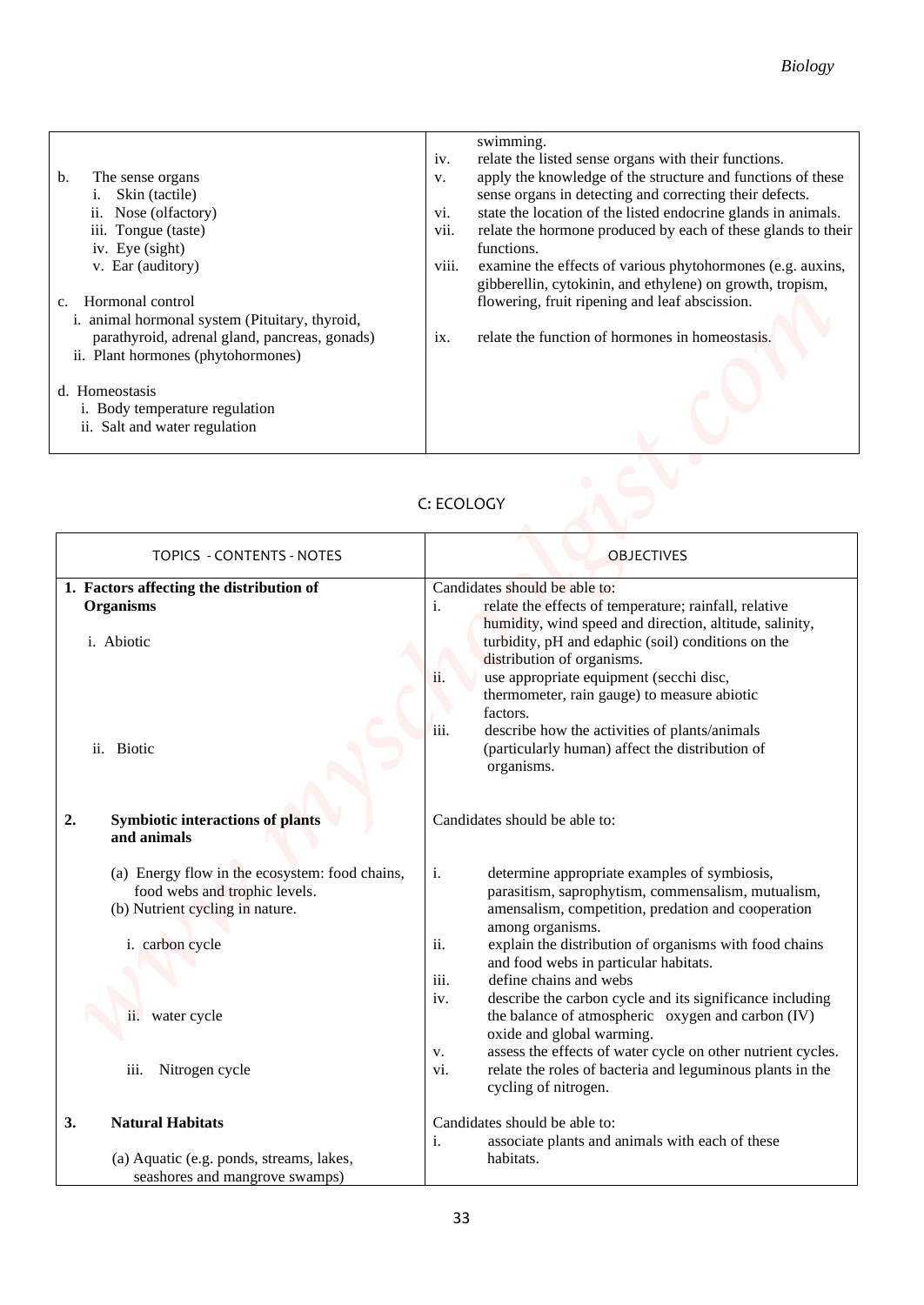|                                                                                                                                                                                                                                         | <b>Biology</b>                                                                                                                                                                                                                                                                                                                                                                                                                                                                                                       |
|-----------------------------------------------------------------------------------------------------------------------------------------------------------------------------------------------------------------------------------------|----------------------------------------------------------------------------------------------------------------------------------------------------------------------------------------------------------------------------------------------------------------------------------------------------------------------------------------------------------------------------------------------------------------------------------------------------------------------------------------------------------------------|
|                                                                                                                                                                                                                                         |                                                                                                                                                                                                                                                                                                                                                                                                                                                                                                                      |
| (b) Terrestrial/arboreal (e.g. tree-tops, abandoned<br>farmland or a dry grassy (savanna) field, and<br>burrow or hole.                                                                                                                 | ii.<br>relate adaptive features to the habitats in which organisms<br>live.                                                                                                                                                                                                                                                                                                                                                                                                                                          |
| <b>Local (Nigerian) Biomes</b><br>4.<br>Tropical rainforest<br>Guinea savanna (southern and northern)<br>c. Sudan Savanna<br>d. Desert<br>e. Highlands of montane forests and grasslands of<br>the Obudu -, Jos -, Mambilla - Plateaus. | Candidates should be able to:<br>locate biomes in regions<br>1.<br>ii.<br>apply the knowledge of the features of the listed local<br>biomes in determining the characteristics of different<br>regions of Nigeria.                                                                                                                                                                                                                                                                                                   |
| 5.<br><b>The Ecology of Populations</b><br>(a) Population density and overcrowding.<br>(b) Adaptation for survival                                                                                                                      | Candidates should be able to:<br>determine the reasons for rapid changes in human<br>i.<br>population and the consequences of overcrowding.<br>ii.<br>compute/calculate density as the number of<br>organisms per unit area.                                                                                                                                                                                                                                                                                         |
| i. Factors that bring about competition<br>ii. Intra and inter-specific competition                                                                                                                                                     | iii.<br>Relate increase in population, diseases, shortage of<br>food and space with intra- and inter-specific<br>competition.<br>Determine niche differentiation as a means of<br>iv.                                                                                                                                                                                                                                                                                                                                |
| iii. Relationship between competition and<br>succession.                                                                                                                                                                                | reducing intra-specific completion.<br>Relate competition to succession.<br>v.<br>deduce the effect of these factors on the size of<br>vi.<br>population.                                                                                                                                                                                                                                                                                                                                                            |
| (c) Factors affecting population sizes:<br>i. Biotic (food, pest, disease, predation,<br>competition and reproductive ability).                                                                                                         | determine the interactions between biotic and abiotic<br>vii.<br>factors, (e.g. drought or scarcity of water which leads<br>to food shortage and lack of space which causes<br>increase in disease rates).                                                                                                                                                                                                                                                                                                           |
| ii. Abiotic (temperature, space, light, rainfall,<br>topography, pressure, pH) etc.                                                                                                                                                     | viii.<br>trace the sequence in succession to the climax stage<br>of stability in plant population.                                                                                                                                                                                                                                                                                                                                                                                                                   |
| (d) Ecological succession<br>i. primary succession<br>ii. secondary succession                                                                                                                                                          |                                                                                                                                                                                                                                                                                                                                                                                                                                                                                                                      |
| <b>SOIL</b><br>6.<br>Characteristics of different types<br>a.<br>of soil (sandy, loamy, clayey)<br>i. soil structure<br>ii. porosity, capillarity and humus<br>content<br>b. Components of the soil<br><i>i</i> . inorganic             | Candidates should be able to:<br>identify physical properties of different soil types<br>i.<br>based on simple measurement of particle size,<br>porosity or water retention ability.<br>ii.<br>determine the amounts of air, water, humus and<br>capillarity in different soil types experimentally.<br>relate soil characteristics, types and components to<br>iii.<br>the healthy growth of plants<br>relate such factors as loss of inorganic matter,<br>iv.<br>compaction, leaching, erosion of the top soil and |
| ii. organic<br>iii. soil organisms<br>iv. soil air<br>v. soil water                                                                                                                                                                     | repeated cropping with one variety.<br>apply the knowledge of the practice of contour<br>v.<br>ridging, terracing, mulching, poly-cropping, strip-<br>cropping, use of organic and inorganic fertilizers,<br>crop rotation, shifting cultivation, etc. to enhance<br>soil conservation.                                                                                                                                                                                                                              |
| c. Soil fertility<br>i. loss of soil fertility<br>ii. renewal and maintenance of soil fertility                                                                                                                                         |                                                                                                                                                                                                                                                                                                                                                                                                                                                                                                                      |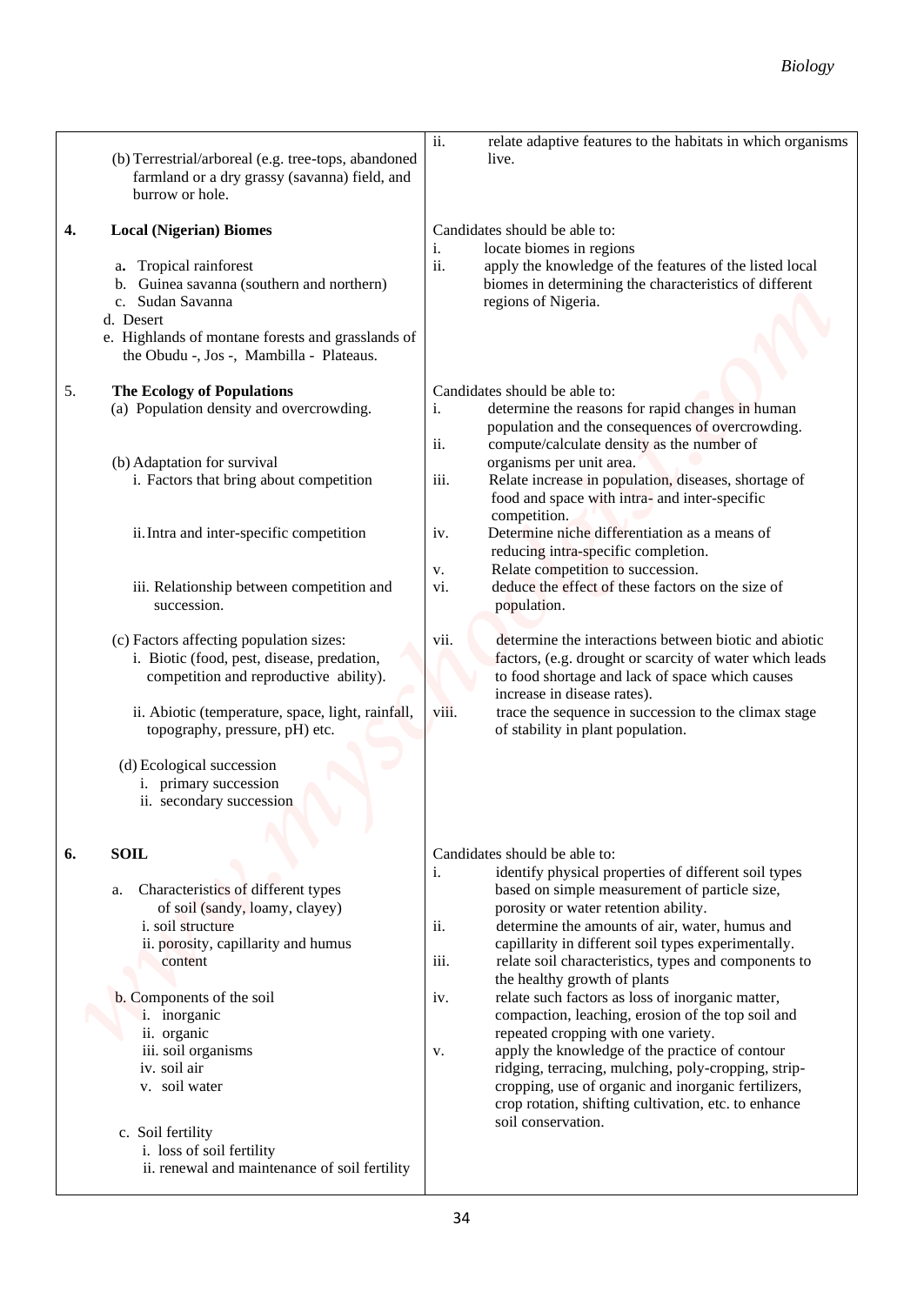| Candidates should be able to:<br>identify ecological conditions that favour the spread of<br>i.<br>Diseases:<br>(a)<br>Common and endemic diseases<br>malaria, meningitis, drancunculiasis, schistosomiasis,<br>(i)<br>onchocerciasis, typhoid fever and cholera.<br>ii.<br>with its spread and control<br>iii.<br>ii. Easily transmissible diseases and<br>prevention - treatment - control<br>disease syndrome such as:<br>- poliomyelitis<br>apply the principles of inoculation and vaccination<br>iv.<br>- cholera<br>on disease prevention.<br>categorize pollution into air, water and soil<br>- tuberculosis<br>v.<br>- sexually transmitted disease/syndrome<br>relate the effects of common pollutants to human<br>vi.<br>health and environmental degradation.<br>(gonorrhea, syphilis, AIDS, etc.)<br>vii.<br>be controlled.<br>explain the importance of sanitation with emphasis on<br>V111.<br>Pollution and its control<br>b.<br>solid waste, sewage disposal, community health and<br>Sources, types, effects and methods<br>personal hygiene.<br>(i)<br>assess the roles and functions of international and<br>of control.<br>$\overline{1}X$ .<br>national health agencies e.g. World Health<br>Organization (WHO), United Nations International<br>(ii) Sanitation and sewage<br>Children Emergency Fund (UNICEF),<br>International Red Cross Society (IRCS) and the<br>ministries of health and environment.<br>apply the various methods of conservation of both<br>X.<br>the renewable and non-renewable natural resources<br><b>Conservation of Natural Resources</b><br>for the protection of our environment for present<br>c.<br>and future generations.<br>xi.<br>outline the benefits of conserving natural<br>resources, prevention of desertification.<br>xii.<br>identify the bodies responsible for the conservation<br>of resources at the national and international levels<br>e.g. Nigerian Conservation Foundation (NCF),<br>Federal Ministry of Environment, Nigeria National<br>Parks, World Wildlife Foundation (WWF),<br>International Union for Conservation of Nature<br>(IUCN), United Nations Environmental<br>Programme (UNEP) and their activities.<br>d.<br>Game reserves and National parks<br>identify and state the location and importance of<br>xiii<br>game reserves and National parks in Nigeria |                           | <b>Biology</b>                                                                                                                                                                                                                           |
|----------------------------------------------------------------------------------------------------------------------------------------------------------------------------------------------------------------------------------------------------------------------------------------------------------------------------------------------------------------------------------------------------------------------------------------------------------------------------------------------------------------------------------------------------------------------------------------------------------------------------------------------------------------------------------------------------------------------------------------------------------------------------------------------------------------------------------------------------------------------------------------------------------------------------------------------------------------------------------------------------------------------------------------------------------------------------------------------------------------------------------------------------------------------------------------------------------------------------------------------------------------------------------------------------------------------------------------------------------------------------------------------------------------------------------------------------------------------------------------------------------------------------------------------------------------------------------------------------------------------------------------------------------------------------------------------------------------------------------------------------------------------------------------------------------------------------------------------------------------------------------------------------------------------------------------------------------------------------------------------------------------------------------------------------------------------------------------------------------------------------------------------------------------------------------------------------------------------------------------------------------------------------------------------------------------------------------------------------------|---------------------------|------------------------------------------------------------------------------------------------------------------------------------------------------------------------------------------------------------------------------------------|
|                                                                                                                                                                                                                                                                                                                                                                                                                                                                                                                                                                                                                                                                                                                                                                                                                                                                                                                                                                                                                                                                                                                                                                                                                                                                                                                                                                                                                                                                                                                                                                                                                                                                                                                                                                                                                                                                                                                                                                                                                                                                                                                                                                                                                                                                                                                                                          | 7. Humans and Environment | common endemic and potentially epidemic diseases e.g.<br>relate the biology of the vector or agent of each disease<br>use the knowledge of the causative organisms, mode of<br>transmission and symptoms of the listed diseases to their |
|                                                                                                                                                                                                                                                                                                                                                                                                                                                                                                                                                                                                                                                                                                                                                                                                                                                                                                                                                                                                                                                                                                                                                                                                                                                                                                                                                                                                                                                                                                                                                                                                                                                                                                                                                                                                                                                                                                                                                                                                                                                                                                                                                                                                                                                                                                                                                          |                           | determine the methods by which each pollutant may                                                                                                                                                                                        |
|                                                                                                                                                                                                                                                                                                                                                                                                                                                                                                                                                                                                                                                                                                                                                                                                                                                                                                                                                                                                                                                                                                                                                                                                                                                                                                                                                                                                                                                                                                                                                                                                                                                                                                                                                                                                                                                                                                                                                                                                                                                                                                                                                                                                                                                                                                                                                          |                           |                                                                                                                                                                                                                                          |
| D: HEREDITY AND VARIATIONS                                                                                                                                                                                                                                                                                                                                                                                                                                                                                                                                                                                                                                                                                                                                                                                                                                                                                                                                                                                                                                                                                                                                                                                                                                                                                                                                                                                                                                                                                                                                                                                                                                                                                                                                                                                                                                                                                                                                                                                                                                                                                                                                                                                                                                                                                                                               |                           |                                                                                                                                                                                                                                          |

### D: HEREDITY AND VARIATIONS

| TOPICS - CONTENTS - NOTES                                                 | <b>OBJECTIVES</b>                                                                                                                                    |
|---------------------------------------------------------------------------|------------------------------------------------------------------------------------------------------------------------------------------------------|
| <b>Variation In Population</b><br>$\mathbf{I}$                            | Candidates should be able to:                                                                                                                        |
| a. Morphological variations in the physical<br>appearance of individuals. | differentiate between continuous and discontinuous<br>1.<br>variations with examples.<br>relate the role of environmental conditions, habitat<br>11. |
| size (height and weight)<br>$\left( i\right)$                             | and the genetic constitution to variation.<br>$\cdots$<br>measure heights and weights of pupils of the same<br>111.                                  |
| Colour (skin, eye, hair, coat of<br>(i)<br>animals, scales and feathers). | age group<br>plot graphs of frequency distribution of the heights<br>1V.                                                                             |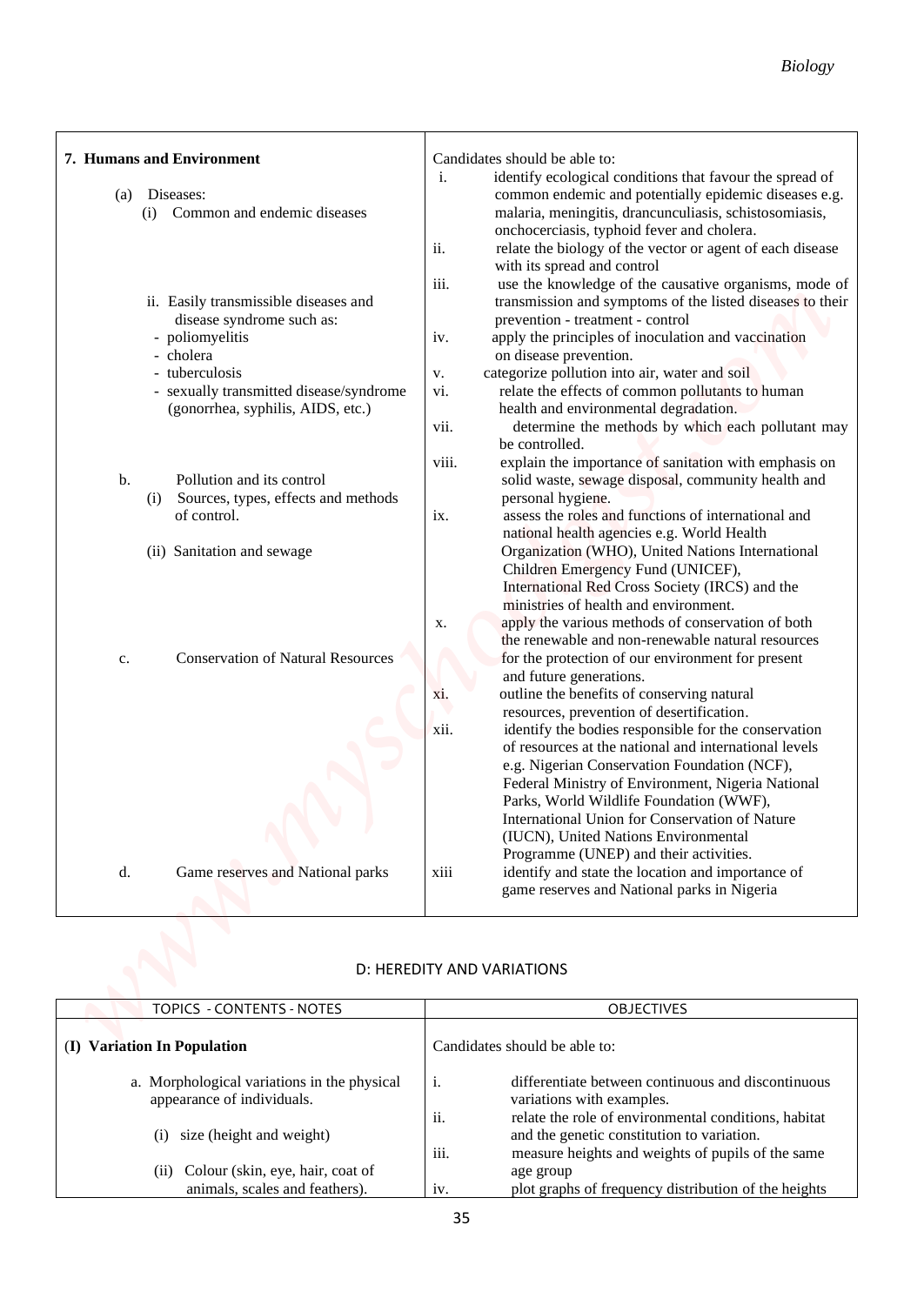|                                                      | <b>Biology</b>                                                                                               |  |
|------------------------------------------------------|--------------------------------------------------------------------------------------------------------------|--|
|                                                      |                                                                                                              |  |
|                                                      |                                                                                                              |  |
|                                                      | and weights.                                                                                                 |  |
| (iii) Fingerprints                                   | observe and record various colour patterns in some<br>v.<br>plants and animals.                              |  |
| Physiological variation<br>$\mathbf b$ .             | apply classification of fingerprints in identity<br>V1.                                                      |  |
| (i) Ability to roll tongue                           | detection.                                                                                                   |  |
| (ii) Ability to taste                                | identify some specific examples of<br>V11.<br>physiological variation among human population.                |  |
| phenylthiocarbamide (PTC)<br>(iii) Blood groups      | categorize people according to their physiological<br>viii.                                                  |  |
|                                                      | variation.                                                                                                   |  |
| Application of discontinuous<br>c.                   |                                                                                                              |  |
| variation in crime detection,                        |                                                                                                              |  |
| blood transfusion and                                | apply the knowledge of blood groups in<br>1X.                                                                |  |
| determination of paternity.                          | blood transfusion and determination of paternity.                                                            |  |
|                                                      | use discontinuous variation in crime detection.<br>X.                                                        |  |
|                                                      |                                                                                                              |  |
| 2.<br><b>Heredity</b>                                | Candidates should be able to:                                                                                |  |
|                                                      | determine heritable and non-heritable characters<br>i.                                                       |  |
| a) Inheritance of characters in organisms            | with examples.                                                                                               |  |
| (i) Heritable characters                             | ii.<br>illustrate simple structure of DNA                                                                    |  |
| (ii) Non-heritable characters                        | iii.                                                                                                         |  |
| b) Chromosomes – the basis of heredity               | illustrate segregation of genes at meiosis and<br>recombination of genes at fertilization to account         |  |
|                                                      | for the process of transmission of characters from                                                           |  |
| (i) Structure                                        | parents to offsprings.                                                                                       |  |
| (ii) Process of transmission of hereditary           |                                                                                                              |  |
| characters from parents to offsprings.               | deduce that segregation of genes occurs during<br>iv.                                                        |  |
|                                                      | gamete formation and that recombination of genes                                                             |  |
| c) Probability in genetics and sex                   | at fertilization is random in nature.                                                                        |  |
| determination.                                       |                                                                                                              |  |
|                                                      | analyze data on cross-breeding experiments.<br>V.                                                            |  |
| d) Application of the principles of heredity in: vi. | apply the principles of heredity in the production of<br>new varieties of crops and livestock through cross- |  |
| i) Agriculture                                       | breeding.                                                                                                    |  |
|                                                      | deduce advantages and disadvantages of out-<br>vii.                                                          |  |
| (ii) Medicine                                        | breeding and in-breeding.                                                                                    |  |
|                                                      | analyze elementarily the contentious issues of<br>viii.                                                      |  |
|                                                      | genetically modified organisms (GMO) and gene                                                                |  |
|                                                      | therapy and biosafety.                                                                                       |  |
| e) Sex – linked characters e.g. baldness,            | apply the knowledge of heredity in marriage<br>ix.                                                           |  |
| haemophilia, colour blindness, etc.                  | counselling with particular reference to blood                                                               |  |
|                                                      | grouping, sickle-cell anaemia and the Rhesus                                                                 |  |
|                                                      | factors.                                                                                                     |  |
|                                                      | describe the significance of using recombinant DNA<br>X.                                                     |  |
|                                                      | materials in the production of important medical                                                             |  |
|                                                      | products such as insulin, interferon and enzymes.                                                            |  |
|                                                      | identify characters that are sex linked.<br>XI.                                                              |  |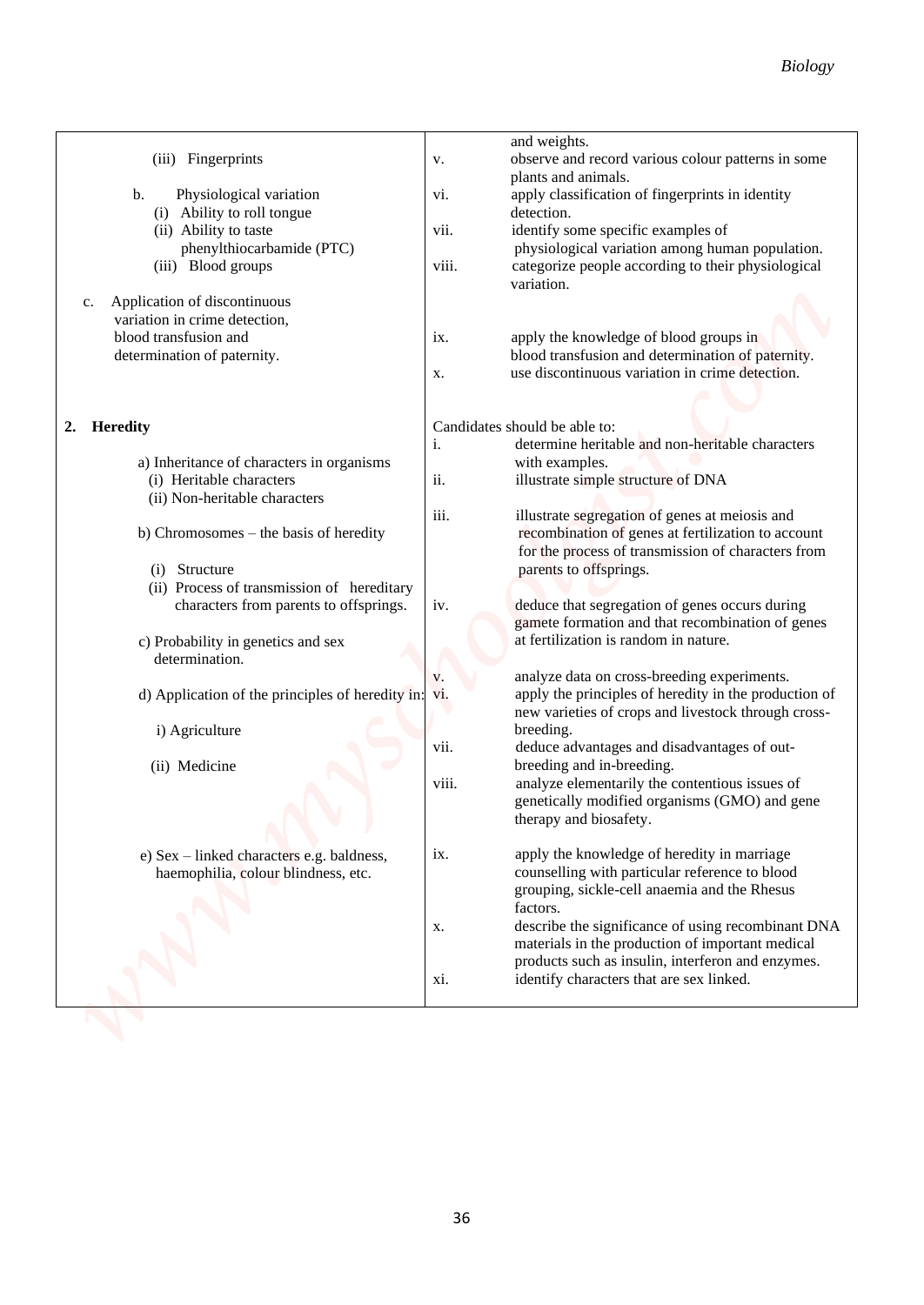# *Biology*

# E: EVOLUTION